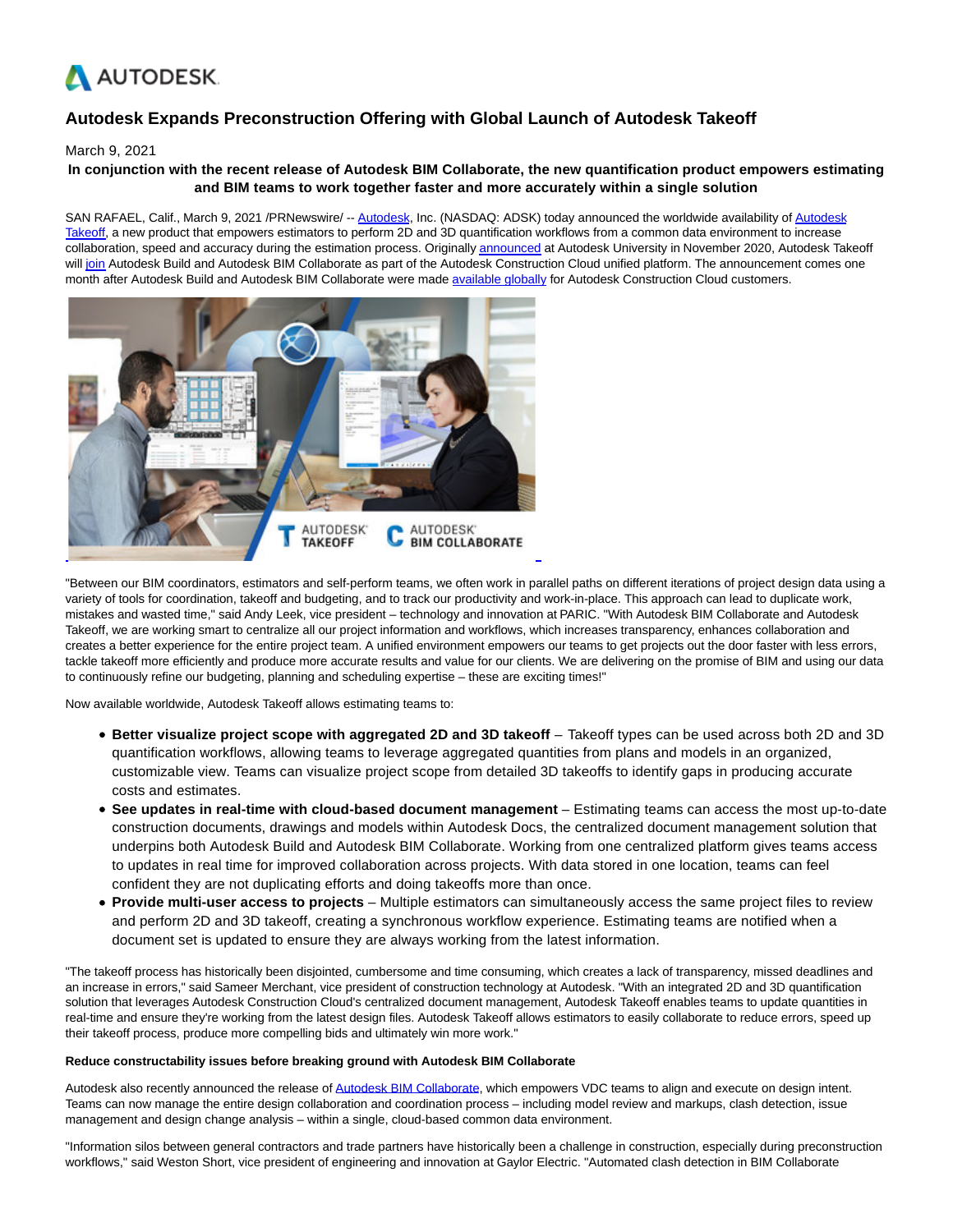empowers BIM managers from both general contractors and trades to easily coordinate on the same models simultaneously to improve their constructability. Access to these coordinated models, paired with the increased cross-team transparency and collaboration that comes with it, gives teams a massive advantage when planning a project."

"Bringing the entire design coordination process under one roof helps teams secure design intent, reduce rework in the field and improve multidiscipline collaboration," said Richard Parker, director, product management at Autodesk. "Autodesk BIM Collaborate leverages advanced automation for clash detection, empowering designers and trade teams to self-check their work and improve the quality of construction documents – enabling BIM experts to focus more strategically on the important constructability issues. The collaborative nature of the product keeps the entire project team on the same page, reducing costly errors."

As part of Autodesk Construction Cloud, a subscription to Autodesk Takeoff and Autodesk BIM Collaborate includes and is reinforced by:

- **Autodesk Docs** A centralized document management solution that underpins the Autodesk Build, Autodesk Takeoff and Autodesk BIM Collaborate common data environment, providing users with seamless navigation and integrated workflows to create a single source of truth across the project lifecycle.
- **Insights** Analytics capabilities that support the ability to collect, interpret and export project data; encompasses Construction IQ artificial intelligence to identify and mitigate risk.
- **Administration** Project setup tools including centralized user management and permissioning capabilities, templates and single-sign-on.

## **Related Resources**

- [Visit our blog –](https://c212.net/c/link/?t=0&l=en&o=3090597-1&h=2194172316&u=https%3A%2F%2Fconstructionblog.autodesk.com%2Fautodesk-preconstruction-advantage%2F&a=Visit+our+blog) Andrea Neiman, senior manager, preconstruction product marketing for Autodesk Construction Solutions, dives into how connecting preconstruction workflows helps teams decrease costs, reduce rework and improve the quality of construction models.
- [Digital Builder Podcast](https://c212.net/c/link/?t=0&l=en&o=3090597-1&h=2742184879&u=https%3A%2F%2Fconstructionblog.autodesk.com%2Fdigital-builder-podcast-episode-6&a=Digital+Builder+Podcast)  Autodesk Construction Solutions Senior Vice President and General Manager Jim Lynch discusses connected construction and how teams can drive productivity and predictability on projects.
- To learn more about:
	- **Autodesk Takeoff:** Click [here o](https://c212.net/c/link/?t=0&l=en&o=3090597-1&h=3963103852&u=https%3A%2F%2Fconstruction.autodesk.com%2Ftrial%2Fautodesk-takeoff&a=here)r contact your Autodesk representative to receive a free demo, and [click here f](https://c212.net/c/link/?t=0&l=en&o=3090597-1&h=1959929482&u=https%3A%2F%2Fconstruction.autodesk.com%2Fpricing%2Fautodesk-takeoff%2F&a=click+here)or pricing and packaging information.
	- **Autodesk BIM Collaborate:** Click [here](https://c212.net/c/link/?t=0&l=en&o=3090597-1&h=763166086&u=https%3A%2F%2Fconstruction.autodesk.com%2Ftrial%2Fautodesk-bim-collaborate%2F&a=here) to receive a free demo, and [click here o](https://c212.net/c/link/?t=0&l=en&o=3090597-1&h=1441363231&u=https%3A%2F%2Fconstruction.autodesk.com%2Fpricing%2Fautodesk-bim-collaborate%2F&a=click+here)r contact your Autodesk representative for pricing and packaging information.

Autodesk will host webinar overviews of both Autodesk Takeoff and Autodesk BIM Collaborate on the following dates:

- Autodesk Takeoff:
	- o North America: March 25, 2021 at 11am PDT / 2pm EDT [\(Register here\)](https://c212.net/c/link/?t=0&l=en&o=3090597-1&h=2937903753&u=https%3A%2F%2Fconstructioncloud.autodesk.com%2FWBN-2021-03-25-TKO-NAMER-IntroducingAutodeskTakeoff_LP-Reg.html&a=(Register+here))
	- EMEA**:** April 7, 2021 at 12pm GMT / 1pm CEST / 3pm GST [\(Register here\)](https://c212.net/c/link/?t=0&l=en&o=3090597-1&h=2516688438&u=https%3A%2F%2Fconstructioncloud.autodesk.com%2FWBN-2021-04-07-TKO-EMEA-TakeOffLaunch_LP-Reg.html&a=(Register+here))
	- APAC: March 30, 2021 at 11am SGT / 2pm AEDT [\(Register here\)](https://c212.net/c/link/?t=0&l=en&o=3090597-1&h=3953696023&u=https%3A%2F%2Fconstructioncloud.autodesk.com%2FWBN-2021-03-30-ACS-APAC-Autodesk-Takeoff_LP-Reg.html&a=(Register+here))
- Autodesk BIM Collaborate:
	- o North America: March 24, 2021 at 11am PDT / 2pm EDT [\(Register here\)](https://c212.net/c/link/?t=0&l=en&o=3090597-1&h=715564995&u=https%3A%2F%2Fconstructioncloud.autodesk.com%2FWBN-2021-03-24-BCO-NAMER-CuttingEdgeCoordinationWorkflowswithBIMCollaborate_LP-Reg.html&a=(Register+here))
	- EMEA: March 25, 2021 at 12pm GMT / 1pm CEST / 3pm GST [\(Register here\)](https://c212.net/c/link/?t=0&l=en&o=3090597-1&h=1708085395&u=https%3A%2F%2Fconstructioncloud.autodesk.com%2FWBN-2021-03-25-BCO-EMEA-BCOLaunchWebinar_LP-Reg.html&a=(Register+here))

Editor's note: Autodesk Takeoff was previously announced as Autodesk Quantify.

#### **About Autodesk**

Autodesk makes software for people who make things. If you've ever driven a high-performance car, admired a towering skyscraper, used a smartphone, or watched a great film, chances are you've experienced what millions of Autodesk customers are doing with our software. Autodesk gives you the power to make anything. For more information visit [autodesk.com o](http://autodesk.com/)r follow @autodesk.

#### Safe Harbor Statement:

We may make statements regarding planned or future development efforts for our existing or new products and services. These statements are not intended to be a promise or guarantee of future delivery of products, services or features but merely reflect our current plans, which may change. Purchasing decisions should not be made based upon reliance on these statements. The Company assumes no obligation to update these forwardlooking statements to reflect events that occur or circumstances that exist or change after the date on which they were made.

Autodesk, the Autodesk logo, Autodesk Construction Cloud, Autodesk BIM Collaborate, Autodesk Build and Autodesk Takeoff, registered trademarks or trademarks of Autodesk, Inc., and/or its subsidiaries and/or affiliates in the USA and/or other countries. All other brand names, product names or trademarks belong to their respective holders. Autodesk reserves the right to alter product and services offerings, and specifications and pricing at any time without notice, and is not responsible for typographical or graphical errors that may appear in this document.

© 2021 Autodesk, Inc. All rights reserved.